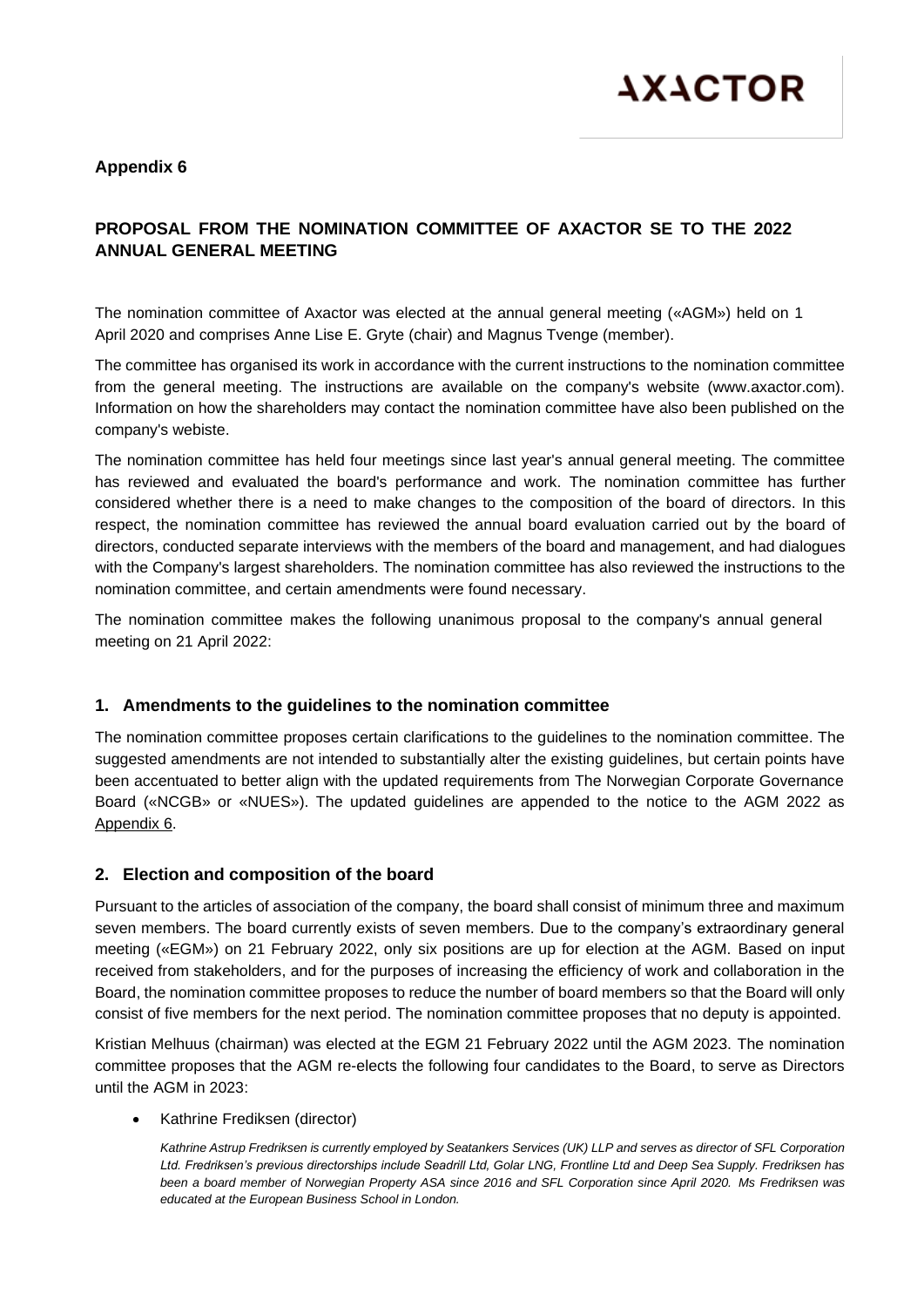

#### • Lars Erich Nilsen (director)

*Mr Lars Erich Nilsen has been employed by Seatankers Management since 2014. He has experience as an investment analyst from Fearnley Advisors AS between 2013 to 2014 and equity analyst from Fearnley Securities AS between 2005 to 2013 and is currently a board member at Norwegian Property ASA since 2017. Mr Nilsen has a Master of Economics and Business Administration (Norwegian Siviløkonom) from Norwegian Business School, BI.*

#### • Brita Eilertsen (director)

*Ms Eilertsen has vast experience from investment banking and consulting institutions like SEB Enskilda, Orkla Finans and Touche Ross Mgmt Consultants. She has held board positions for several listed and private companies in different industries since 2005. Eilertsen currently holds board positions for Pareto Bank, NRC Group and C WorldWide. Ms Eilertsen holds a Master of Economics and Business Administration from the Norwegian School of Economics (NHH) and is a Certified Financial Analyst.*

#### • Terje Mjøs (director)

*Mr Mjøs is the CEO of Visolit AS. He was the chairman of the Board of Solid Media Group and a senior advisor to Apax Partners (private equity) from 2015 to 2017. Mr Mjøs was CEO of EVRY ASA from 2010 to 2015 and before that CEO of Ergo Group AS from 2004 till 2010, as has held several senior positions in Hydro IS Partner AS from 1989 till 2004. Mr Mjøs has a Cand. Scient. Degree in Computer Science from the University of Oslo, and an MBA in Economics and Business Administration from Norwegian Business School BI.*

The nomination committee has emphazised that the company's board should be competent, have capacity and be diverse, and it is the committee's view that the proposed board composition ensures these qualites. The nomination committee has evaluated each proposed member's integrity, experience, skills, independency, ability and willingness to devote time and effort necessary to be an effective member of the board. At least one third of the members are independent in relation to major shareholders. The nomination committee considers that the proposed directors are committed to act in the best interest of the company and its shareholders.

The nomination committee would like to extend its appreciation and thank Merete Haugli and Hans Harén for their efforts in the company's board.

If elected, the board will meet the recommendations in the Norwegian Corporate Governance Code with respect to independence from the company's major shareholders, management and business relations.

### **3. Proposed remuneration for the board of directors**

The nomination committee shall make a proposal for remuneration of the board, to be finally determined by the AGM.

The nomination committee has reviewed the remuneration of the board members and its peers, and proposes an increase in the remuneration to the board members. The nomination committee thus propose the following remuneration to the Board from 21 April 2022 and until the AGM 2023 as follows:

Chair: NOK 800,000/year Member: NOK 437,500/year

Additional fee should be paid for participation in the audit committee:

Chair: NOK 100,000/year Member: NOK 75,000/year

Additional fee should be paid for participation in the remuneration committee:

Chair: NOK 100,000/year

Member: NOK 75,000/year